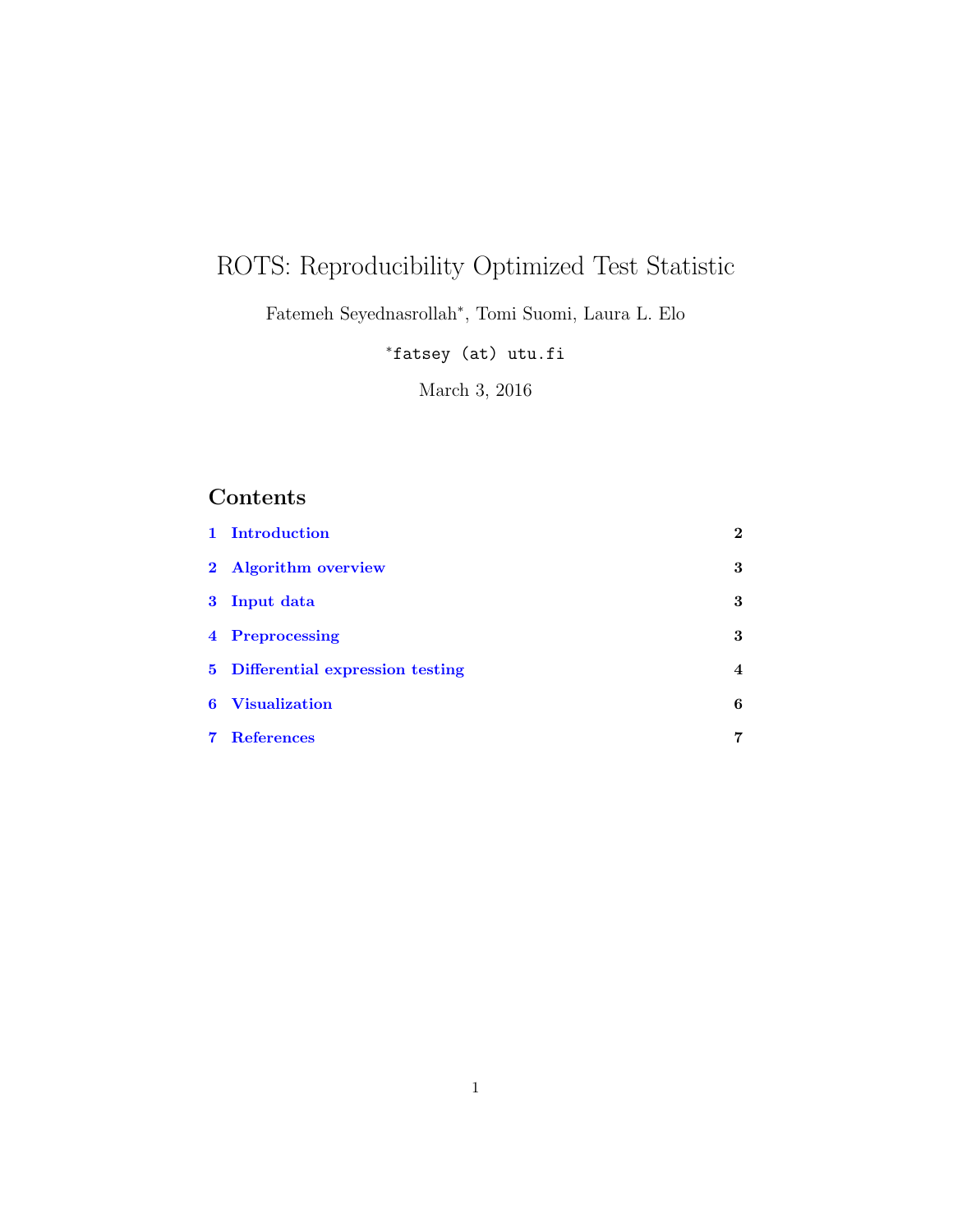#### <span id="page-1-0"></span>1 Introduction

Differential expression testing is perhaps the most common approach among current omics analysies. Reproducibility optimized test statistic (ROTS) aims to rank genomic features of interest (such as genes, proteins and transcripts) in order of evidence for differential expression in two-group comparisons. Initially, ROTS was developed to test differential expression in microarray studies (Elo 2008). However, the general design of the algorithm supports the utility of the method in proteomics and count-based technologies like RNA-seq and single cell datasets (Seyednasrollah et al. 2015, Pursiheimo et al. 2015). ROTS is a data adaptive method which can optimize its parameters based on intrinsic features of input data. Also, the method aims to solve the common problem of small sample size through a resampling procedure.

The ROTS statistic is optimized among a family of t-type statistics  $d = m/(\alpha_1 +$  $\alpha_2 \times s$ , where m is the absolute difference between the group averages  $|\bar{x_1} - \bar{x_2}|$ , s is the pooled standard error, and  $\alpha_1$  and  $\alpha_2$  are the non-negative parameters to be optimized. Two special cases of this family are the ordinary t-statistic  $(\alpha_1 = 0, \alpha_2 = 1)$  and the signal log-ratio  $(\alpha_1 = 1, \alpha_2 = 0)$ .

The optimality is defined in terms of maximal overlap of top-ranked features in group-preserving bootstrap datasets. Importantly, besides the group labels, no a priori information about the properties of the data is required and no fixed cutoff for the gene rankings needs to be specified. The user is given the option to adjust the largest top list size  $(K)$  considered in the reproducibility calculations, since lowering this size can markedly reduce the computation time. In large data matrices with thousands of rows, we generally recommend using a size of several thousands.

ROTS tolerates a moderate number of missing values in the data matrix by effectively ignoring their contribution during the operation of the procedure. However, each row of the data matrix must contain at least two values in both groups. The rows containing only a few non-missing values should be removed; or alternatively, the missing data entries can be imputed using, e.g., the Knearest neighbour imputation, which is implemented in the Bioconductor package impute. If the parameter values  $\alpha_1$  and  $\alpha_2$  are set by the user, then no optimization is performed but the statistic and FDR-values are calculated for the given parameters. The false discovery rate (FDR) for the optimized test statistic is calculated by permuting the sample labels. The results for all the genes can be obtained by setting the FDR cutoff to 1.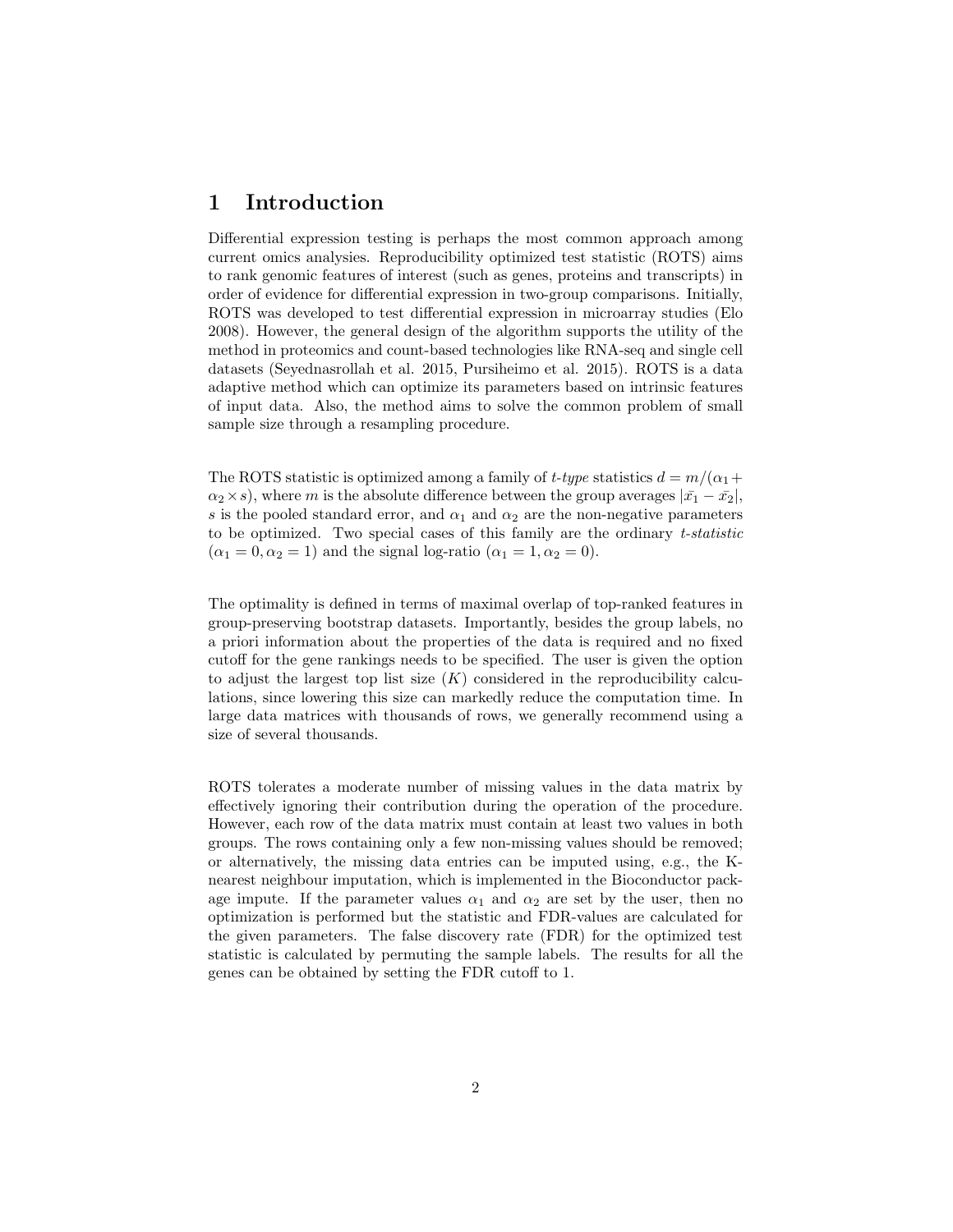#### <span id="page-2-0"></span>2 Algorithm overview

ROTS optimizes the reproducibility among a family of modified t-statistics:

$$
d_{\alpha} = \frac{|\bar{x_1} - \bar{x_2}|}{\alpha_1 + \alpha_2 \times s} \tag{1}
$$

where  $|\bar{x}_1 - \bar{x}_2|$  is the absolute difference between the group averages, s is the pooled standard error,  $\alpha_1$  and  $\alpha_2$  are the non-negative parameters to be optimized. The optimal statistic is determined by maximizing the reproducibility Z-score:

$$
Z_{k}\left(d_{\alpha}\right) = \frac{R_{k}\left(d_{\alpha}\right) - R_{k}^{0}\left(d_{\alpha}\right)}{s_{k}\left(d_{\alpha}\right)}\tag{2}
$$

over a dence lattice  $\alpha_1 \in [0, 0.01, ..., 5]$ ,  $\alpha_2 \in \{0, 1\}$ ,  $k \in \{1, 2, ..., G\}$ .

Here,  $R_k(d_\alpha)$  is the observed reproducibility at top list size k,  $R_k^0(d_\alpha)$  is the corresponding reproducibility in randomized datasets (permuted over samples),  $s_k(d_\alpha)$  is the standard deviation of the bootstrap distribution, and G is the total number of genes/proteins in the data.

Reproducibility is defined as the average overlap of k top-ranked genemoc features over pairs of bootstrapped datasets.

For more detailed information about the ROTS algorithm, see Elo et al. (2008) and Seyednasrollah et al. (2015).

#### <span id="page-2-1"></span>3 Input data

ROTS expects the input data to be in form of a matrix with genomic features as rows and samples as columns. It is recommended to use normalized data as the input for ROTS. The matrix can be either of integer numbers, e.g. for RNA-seq and single cells, or float numbers, e.g. microarray intensities.

#### <span id="page-2-2"></span>4 Preprocessing

For count-based data, we recommend the widely used preprocessing techniques like TMM (Trimmed Mean of M-values) normalization available in edgeR Bioconductor package or TMM normalization plus Voom transformation available in Limma Bioconductor package. For microarray and proteomics data, standard normalization techniques are recommended.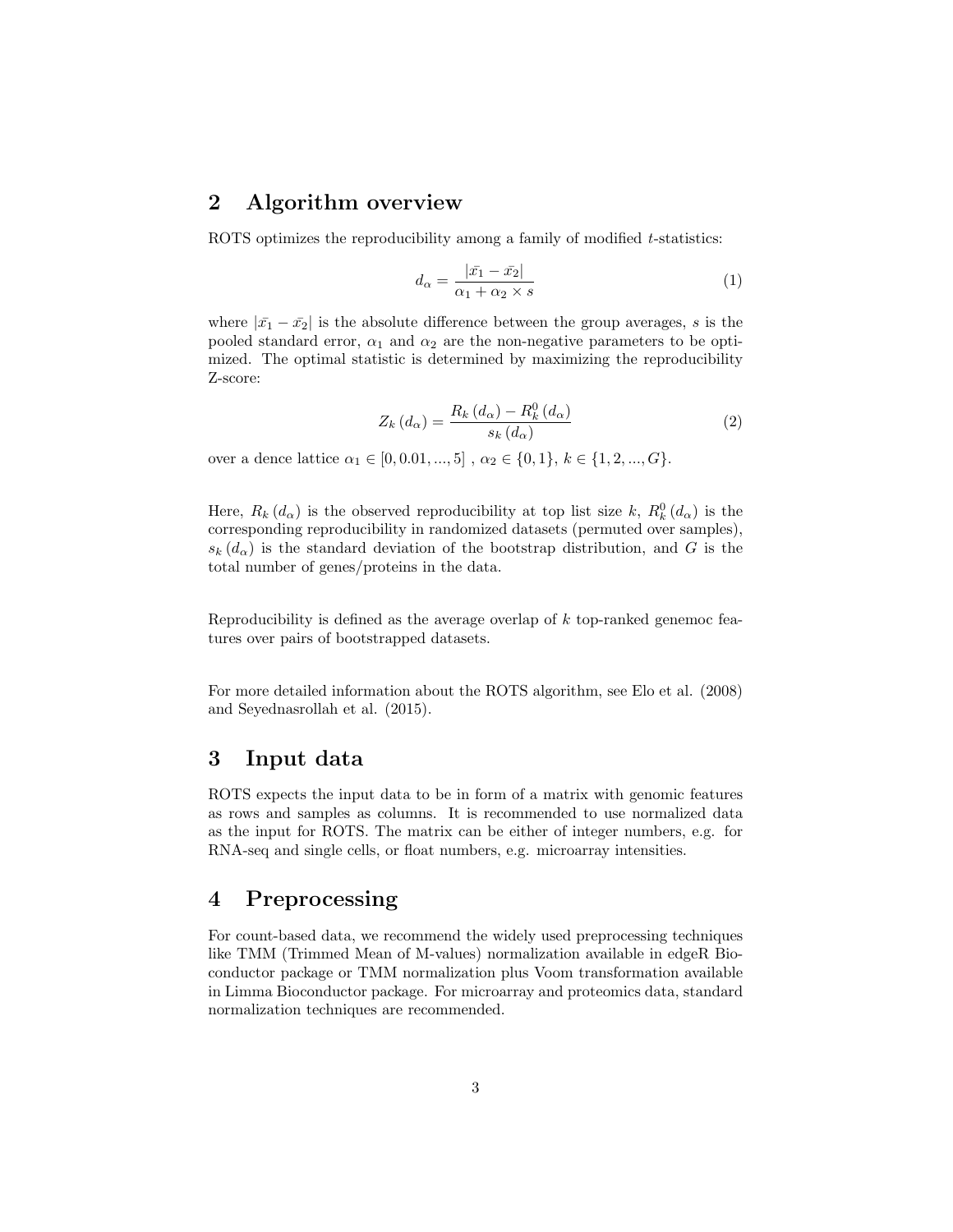#### <span id="page-3-0"></span>5 Differential expression testing

We use here a proteomics dataset as an example for differential expression testing. The overall approach is the same for other omics data along with recommended preprocessing strategies.

The analysis starts by loading the ROTS package and the example dataset, which contains two sample groups each having three replicates:

```
> library(ROTS)
> data(upsSpikeIn)
> input = upsSpikeIn
```
In the next step we determine the experimental design for differential expression analysis. Please note that the order of the samples in the data matrix should be exactly the same as the groups vector defined.

 $>$  groups =  $c(rep(0,3), rep(1,3))$ > groups

```
[1] 0 0 0 1 1 1
```
The ROTS function performs the final differential expression testing. The user can set the function parameters before running the analysis:

```
> results = ROTS(data = input, groups = groups, B = 100, K = 500, seed = 1234)
> names(results)
```
[1] "data" "B" "d" "logfc" "pvalue" "FDR" "a1" "a2" [9] "k" "R" "Z" "ztable" "cl"

In this example, we set the number of bootstrapping (B) and the number of topranked features for reproducibility optimization (K) to 100 and 500 respectively, to reduce running time of the example. In real analysis it is preferred to use a higher number of bootstraps (e.g. 1000). The optimization parameters a1 and a2 should always be non-negative. The output of ROTS function includes test statistic (d), estimated p-value (pvalue), False Discovery Rate (FDR), optimized test statistic parameters and top list size (a1, a2, k), optimized reproducibility value (R) and Z-score (Z). In general, the Z-score and reproducibility are the main indicators to decide the success of differential expression analysis. As a rule of thumb, reproducibility Z-scores below 2 indicate that the data or the statistics are not sufficient for reliable detection.

Finally, it is possible to summarize the results based on criteria selected by the user. For instance, the following code lists the top ranked differentially expressed features with FDR below 0.05: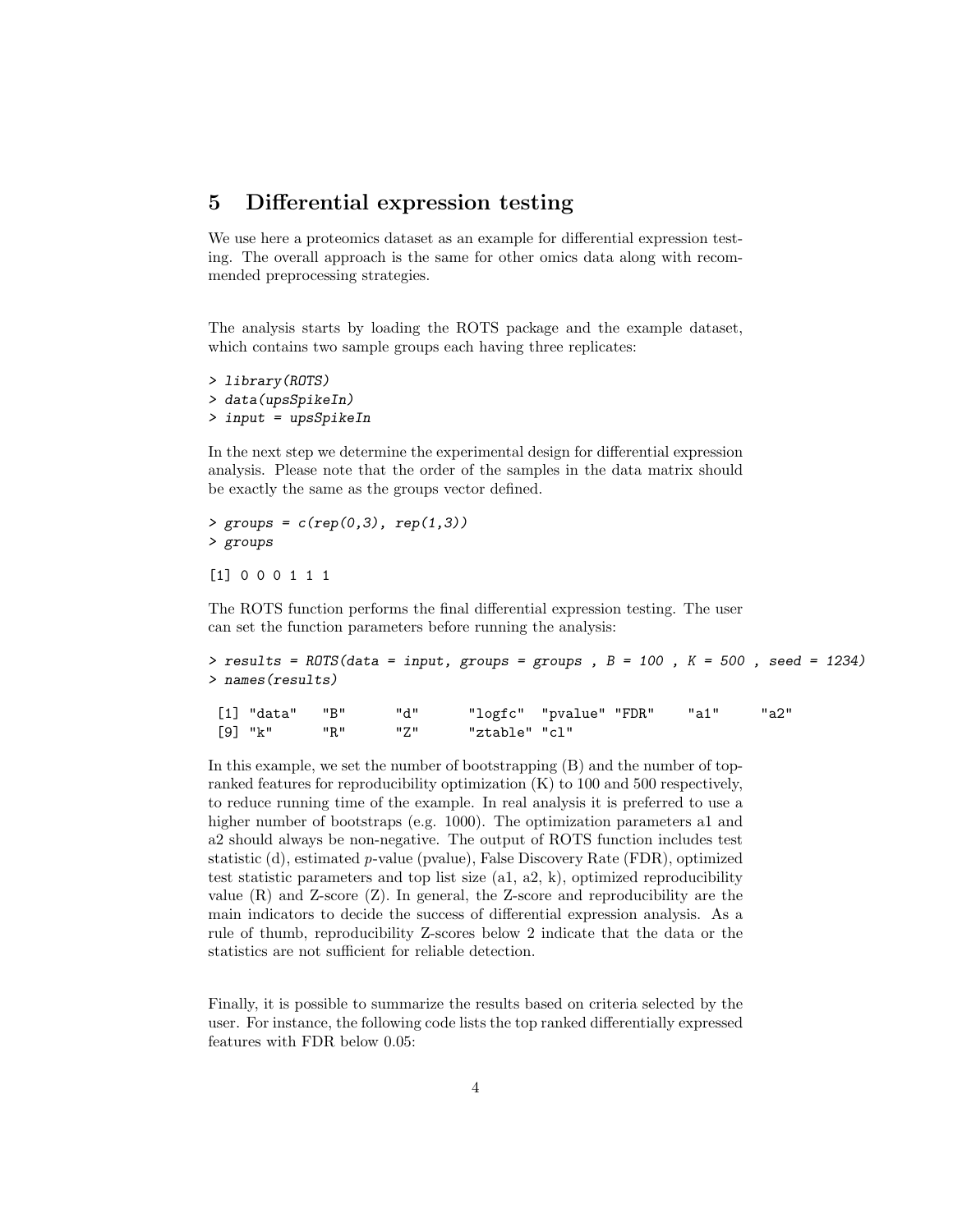> summary(results, fdr = 0.05) ROTS results: Number of resamplings: 100 a1: 1.4 a2: 1 Top list size: 20 Reproducibility value: 0.7945<br>Z-score: 4.5308 Z-score: 4.530883 14 rows satisfy the condition. Only ten first rows are displayed, see the return value for the whole output. Row ROTS-statistic pvalue FDR P51965ups 13 2.598928 0.0002989130 0<br>P00441ups 24 2.315927 0.0004347826 0 2.315927 0.0004347826 0 P08758ups 16 2.176674 0.0005706522 0 O00762ups 19 2.139412 0.0008288043 0 P01375ups 22 2.059381 0.0009646739 0<br>P06396ups 27 2.001048 0.0011005435 0 P06396ups 27 2.001048 0.0011005435 0 P07339ups 11 1.958776 0.0012364130 0 P15559ups 80 1.864312 0.0015353261 0 P08263ups 1 1.802017 0.0016711957 0 P08311ups 9 1.698728 0.0019497283 0

...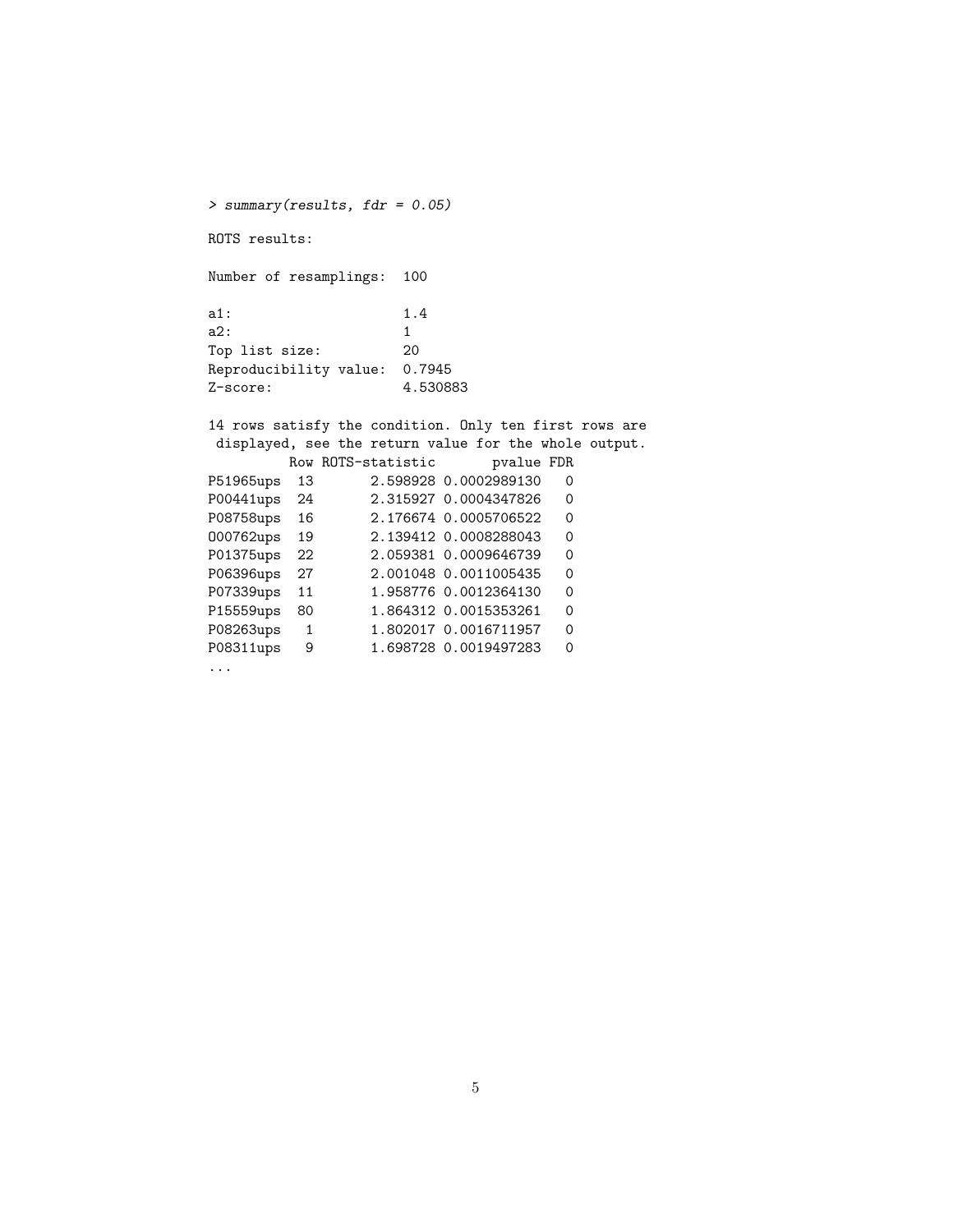## <span id="page-5-0"></span>6 Visualization

Results can also be visualized using the standard plot command:

> plot(results, fdr = 0.05, type = "volcano")



> plot(results, fdr = 0.05, type = "heatmap")